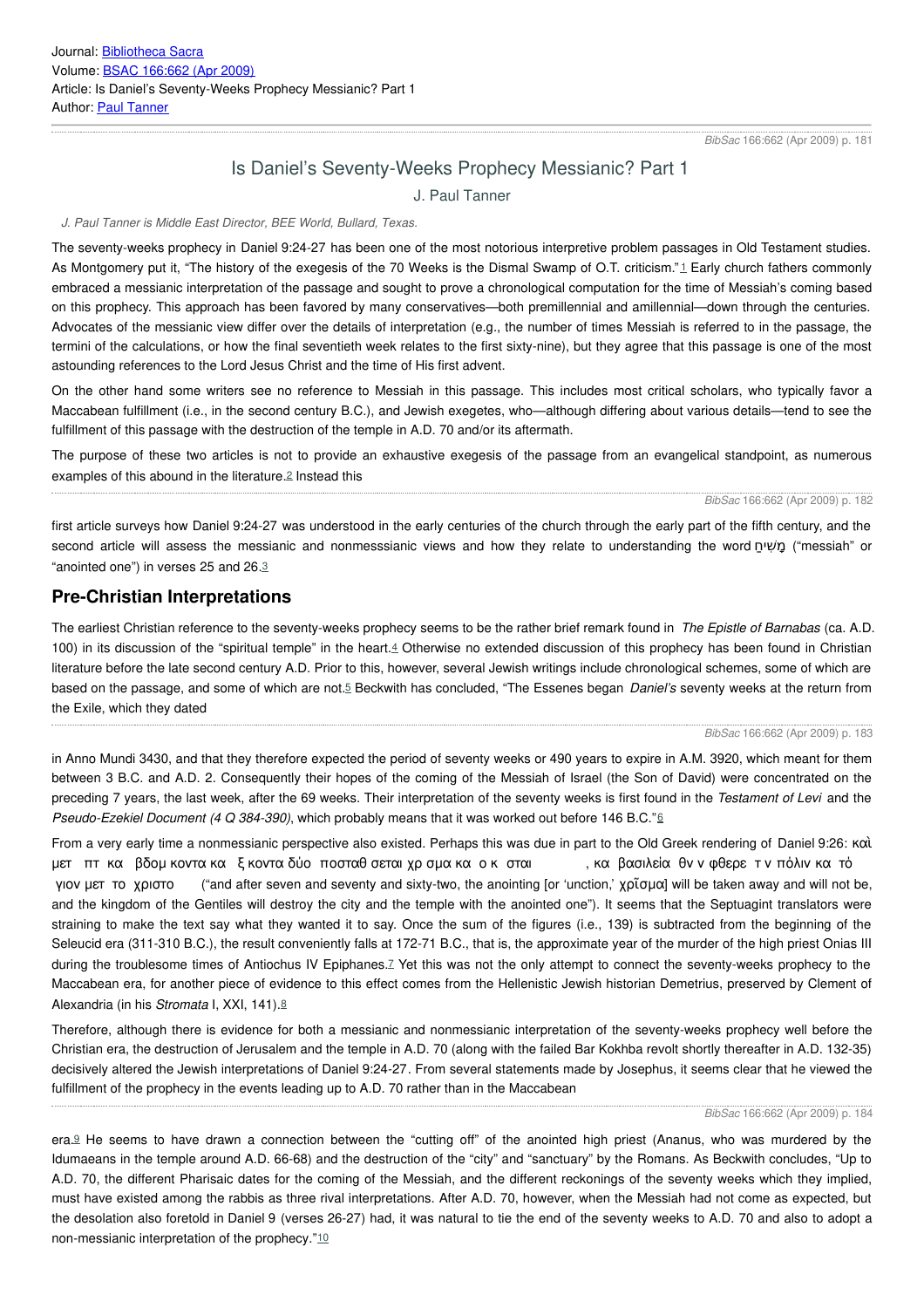This tendency in Jewish circles to see the seventy weeks fulfilled in Jerusalem's destruction in A.D. 70 is even more strongly affirmed in the Jewish chronological work, *Seder Olam Rabbah*, which, according to tradition, was composed about A.D. 160 (though it may have been supplemented and edited at a later period). This work provides a chronological record that extends from Adam to the Bar Kokhba revolt of A.D. 132-135. The significance of *Seder Olam Rabbah* is that the chronology espoused therein became commonly accepted in subsequent Jewish writings, including the Talmud and the consensus of Jewish rabbinical scholars (e.g., Rashi, A.D. 1040-1105). *Seder Olam Rabbah* says that the seventy weeks were seventy years of exile in Babylon followed by another 420 years until the destruction of the second temple in A.D. 70.[11](#page-0-0) The latter figure of 420 is achieved by assigning 34 years for the domination of the Persians, 180 years to the Greeks, 103 years for the Maccabees, and 103 years for the Herods. The problem, of course, is that these figures are simply unacceptable to modern historians, especially the significantly low figure of 34 years for the

<span id="page-1-1"></span>*BibSac* 166:662 (Apr 2009) p. 185

<span id="page-1-0"></span>Persians. Nevertheless this became the basis for Jewish calculations of the prophecy, though Jewish commentators differed on the details. [12](#page-0-0)

## **Irenaeus (Writing ca. A.D. 180)**

Early Christian writers often used the seventy-weeks prophecy for polemical purposes against Jewish unbelief in Jesus as the promised Messiah. For that reason it is strange that Justin Martyr made no reference to Daniel 9 in his apologetic work *Dialogue with Trypho the Jew* (ca. A.D. 153-165), though he made fourteen other references to Daniel. The earliest clear Christian reference to Daniel 9:24-27 is by Irenaeus in his *Against Heresies* (ca. A.D. 180). In Book 5.25.3 Irenaeus clearly linked the prophecy of the little horn in Daniel 7 to 2 Thessalonians 2, and he indicated that the Antichrist will be in power three and a half years. In 5.25.2 he quoted Matthew 24:15 and stated that this will be fulfilled with the Antichrist literally going into the Jewish temple for the purpose of presenting himself as Christ. In 5.25.4 Irenaeus has an extended discussion about the Antichrist, which culminates in his linking this with Daniel 9:27. "And then he [Daniel] points out the time that his [Antichrist's] tyranny shall last, during which the saints shall be put to flight, they who offer a pure sacrifice unto God: 'And in the midst of the week,' he says, 'the sacrifice and the libation shall be taken away, and the abomination of desolation [shall be brought] into the temple: even unto the consummation of the time shall the desolation be complete.' Now three years and six months constitute the half-week."[13](#page-0-0)

<span id="page-1-2"></span>Like many early church fathers Irenaeus held to the six-thousand-year view of history (corresponding to the six days of creation with each day representing a thousand years), at the end of which the Lord will return to defeat the Antichrist and establish His kingdom (5.28.3). (According to this theory the seventh day of creation, the Sabbath, will be fulfilled in Christ's millennial kingdom,

*BibSac* 166:662 (Apr 2009) p. 186

the true Sabbath). Although Irenaeus did not give any calculation of the seventy weeks, it is clear from his writings that the seventy weeks were not completely fulfilled in the first coming of Jesus Christ, for Irenaeus said that the half a week in verse 27 is the three and a half years when the Antichrist will reign (5.25.4).

## **Clement of Alexandria (Writing ca. A.D. 200)**

Clement of Alexandria (A.D. 150—211/216) succeeded Pantaenus as head of Alexandria's Catechetical School. He is one of the first Christian writers to record a computation of the seventy-weeks prophecy, though in only vague detail. In his *Stromata* ("Miscellanies"), book 1, chapter 21, he cited the Theodotionic version of Daniel 9:24-27 and then linked this to Jesus Christ (whom he regards as the "most holy" one, v. 24, NKJV). The completion of the first seven weeks is apparently related to the temple, for Clement stated, "That the temple accordingly was built in seven weeks, is evident; for it is written in Esdras."[14](#page-0-0) The sixty-two weeks then lead up to the first advent of Christ, but for Clement the final week encompasses both Nero's erection of an "abomination" in Jerusalem as well as the destruction of the city and temple in Vespasian's reign. Although Clement's interpretation is essentially messianic-historical, his associating the final week with the events of A.D. 70 is significant. As Adler has noted, "Moreover, by establishing a chronology of the seventy weeks that comprehended both Christ's advent as well as the destruction of the temple, he is the first to posit what becomes conventional in later interpretations: a presumed hiatus between the first 69 weeks, and the final week."[15](#page-0-0)

<span id="page-1-5"></span><span id="page-1-4"></span>Jerome, writing some two hundred years later, referred to the interpretation of Clement (indicating that his view must have held some significance for the early church), but Jerome chided Clement for the obvious discrepancy of the numbers stretching from Cyrus to Vespasian.[16](#page-0-0) Yet Clement is the first patristic writer to view the seventy weeks as referring to Israel's existence as a nation.

<span id="page-1-9"></span><span id="page-1-6"></span><span id="page-1-3"></span>*BibSac* 166:662 (Apr 2009) p. 187

### **Tertullian (Writing ca. A.D. 203)**

Tertullian, the famous Latin theologian of Carthage, wrote many works, including *Contra Judaeos* ("Against the Jews"). In chapter 8 of that work he used the seventy-weeks prophecy to argue against the Jews that Jesus fulfilled this prophecy in His first advent (including the Roman capture of Jerusalem in A.D. 70) and that the Old Covenant had been replaced by the New.[17](#page-0-0)

<span id="page-1-8"></span><span id="page-1-7"></span>After quoting Daniel 9:24-27 Tertullian presented an explanation of the time periods that differs significantly from almost all other commentators.[18](#page-0-0) Instead of three periods for the seventy "weeks" (seven + sixty-two + one), he has only two: one of sixty-two and a half and another of seven and a half.<sup>[19](#page-0-0)</sup> These are translated as "hebdomads," but from the context he clearly meant units of seven years. [20](#page-0-0) Tertullian attempted to show how the first period of sixty-two and a half hebdomads (i.e., 437 1/2 years) was fulfilled from the time of Darius (when Daniel received the vision) until the birth of Christ. He listed all the rulers from Darius onward as well as the length of their rule, which he tabulated as being 437 1/2 years. Yet Tertullian mistakenly assumed that the Darius mentioned in Daniel 9:1 (i.e., Darius the Mede) is the same as the Darius under whom the temple was rebuilt; he left out some rulers altogether (e.g., Xerxes); and he gave inaccurate figures for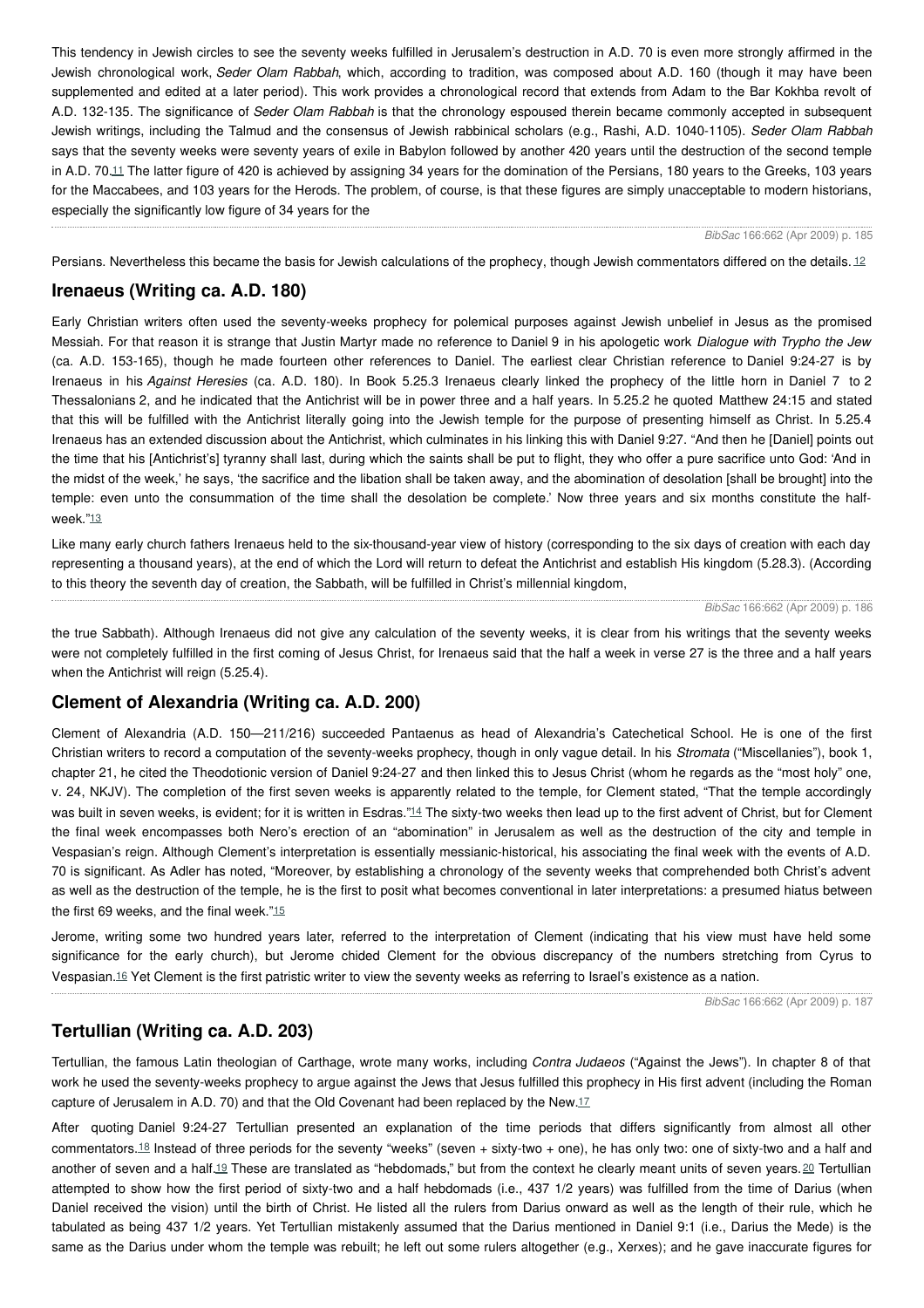the length of the reigns of some of them. Thus there are far more than 437 1/2 years from Darius until the birth of Christ. He assumed that the "anointing" of the "most holy" refers to Christ, and that with His first coming "vision and prophecy" were "sealed" (i.e., there is no longer a vision or a prophet to announce His coming).

Tertullian suggested that the final seven and a half

#### *BibSac* 166:662 (Apr 2009) p. 188

hebdomads (i.e., fifty-two and a half years) refer to the time from the birth of Christ until the first year of Vespasian when Herod's temple was destroyed, and again he includes a list of rulers and the length of each one's rule. Yet even here his data and calculations are in error, for fiftytwo and a half years before A.D. 70 gives not the year of Christ's birth but the year A.D. 17. Furthermore Tertullian omitted the reign of Claudius. Nevertheless Tertullian said the ceasing of sacrifices (v. 27) was fulfilled with the destruction of the temple in A.D. 70.

# **Hippolytus (Writing ca. A.D. 202-230)**

Hippolytus (ca. 170–ca. 236), a disciple of Irenaeus who served as a presbyter of the church at Rome in the early third century, wrote his *Commentary on the Prophet Daniel* in which he clearly espoused a premillennial prophetic outlook (as did Irenaeus), anticipating the millennial kingdom about the year A.D. 500 (in accord with the six-thousand-year theory of history).<sup>[21](#page-0-0)</sup> This is the first known extant commentary on Daniel. Hippolytus's view of Daniel 9:24-27 is also quoted later by Jerome. Hippolytus equated the beast of Revelation 13 and the "little horn" of Daniel 7 with the future Antichrist, who will rule for three and a half years, while he expected the "ten horns" of Daniel 7 to arise out of the Roman Empire of his day.

<span id="page-2-2"></span>Hippolytus saw the seventy-weeks prophecy as taking place in three periods. [22](#page-0-0) The first seven weeks were the forty-nine years before Joshua, the high priest.[23](#page-0-0) This was followed by sixty-two

#### <span id="page-2-4"></span><span id="page-2-3"></span><span id="page-2-1"></span><span id="page-2-0"></span>*BibSac* 166:662 (Apr 2009) p. 189

weeks (434 years) from Joshua/Zerubbabel/Ezra until Jesus Christ. (This is a puzzling assertion, since Joshua and Ezra were separated by quite a few years). This sixty-two weeks would then be followed by a "gap" of time before the final "week."<sup>[24](#page-0-0)</sup> During this final week (a future period of seven years in which the Antichrist will come to power), Elijah and Enoch will appear as the two witnesses (Rev. 11). The "anointing of "the most holy" in Daniel 9:24 refers to the anointing of Christ in His first coming (a view common among the early church fathers). The halting of sacrifice mentioned in verse 27 is taken in a spiritual sense rather than in reference to literal sacrifices. Hippolytus wrote, "But when he [the Antichrist] comes, the sacrifice and oblation will be removed, which now are offered to God in every place by the nations."<sup>[25](#page-0-0)</sup> Although Hippolytus said the occurrence of מַשִׁיחַ in verse 25 refers to Joshua, the high priest, at the time of the return from the Babylonian Captivity, he said the second reference to מַשִׁיחַ is to Jesus Christ. Hippolytus followed a messianic-eschatological interpretation (which he probably obtained from Irenaeus), in contrast to the messianic-historical view of Clement, who saw the entire seventy weeks fulfilled in the first century A.D. As time moved on, the latter view tended to dominate.

### **Julius Africanus (Writing after A.D. 232)**

Julius Africanus (b. ca. 170; d. after 240), a native of Aelia Capitolina (Jerusalem), wrote his five-volume *Chronographia* ("Chronology") in which he attempted to synchronize sacred and secular history. Like others, he held to the six-thousand-year theory of history and believed that Christ had been born 5,500 years after Creation. Hence he was expecting the return of Christ about A.D. 500. In his *Chronographia* he devoted an entire treatise to the seventy-weeks passage in Daniel entitled "On the Weeks and This Prophecy." Only portions of this work are extant today.[26](#page-0-0) Yet in addition to this Julius explained the seventy-weeks prophecy in other writings that are preserved in volume six of *The Ante-Nicene Fathers.*

<span id="page-2-8"></span><span id="page-2-7"></span><span id="page-2-6"></span>*BibSac* 166:662 (Apr 2009) p. 190

<span id="page-2-5"></span>His views are cited by both Eusebius and Jerome, which indicates the esteem with which he was regarded. [27](#page-0-0)

Julius held to the view that the entire seventy weeks would be completely fulfilled by the time of the first advent of Christ. Of significance is the fact that he rejected the decree of Cyrus as the terminus a quo in favor of the decree of Artaxerxes in the twentieth year of his reign (since the city and its walls were never built in the era following Cyrus's decree). He stated,

It [the city] remained in this position, accordingly, until Nehemiah and the reign of Artaxerxes, and the 115<sup>th</sup> year of the sovereignty of the Persians. . . . And reckoning from that point, we make up seventy weeks to the time of Christ. For if we begin to reckon from any other point, and not from this, the periods will not correspond, and very many odd results will meet us. For if we begin the calculation of the seventy weeks from Cyrus and the first restoration, there will be upwards of one hundred years too many, and there will be a larger number if we begin from the day on which the angel gave the prophecy to Daniel, and a much larger number still if we begin from the commencement of the captivity.<sup>[28](#page-0-0)</sup>

Elsewhere Julius wrote more precisely that his calculations began with the twentieth year of Artaxerxes. "And the beginning of the numbers, that is, of the seventy weeks which make up 490 years, the angel instructs us to take from the going forth of the commandment to answer and to build Jerusalem. And this happened in the twentieth year of the reign of Artaxerxes king of Persia."[29](#page-0-0)

In ancient history, dating was often done on the basis of Olympiads. An Olympiad was a four-year period between the Olympic games. Julius indicates that the twentieth year of Artaxerxes was in the fourth year of the eighty-third Olympiad. According to Finegan

<span id="page-2-9"></span>this would be Nisan of 444 B.C. [30](#page-0-0) From this year (the same year in which Artaxerxes permitted the rebuilding of the Jerusalem walls; Neh. 2:1-5), Julius calculated the seventy weeks. Apparently he saw the terminus ad quem as being the time when Christ was baptized and entered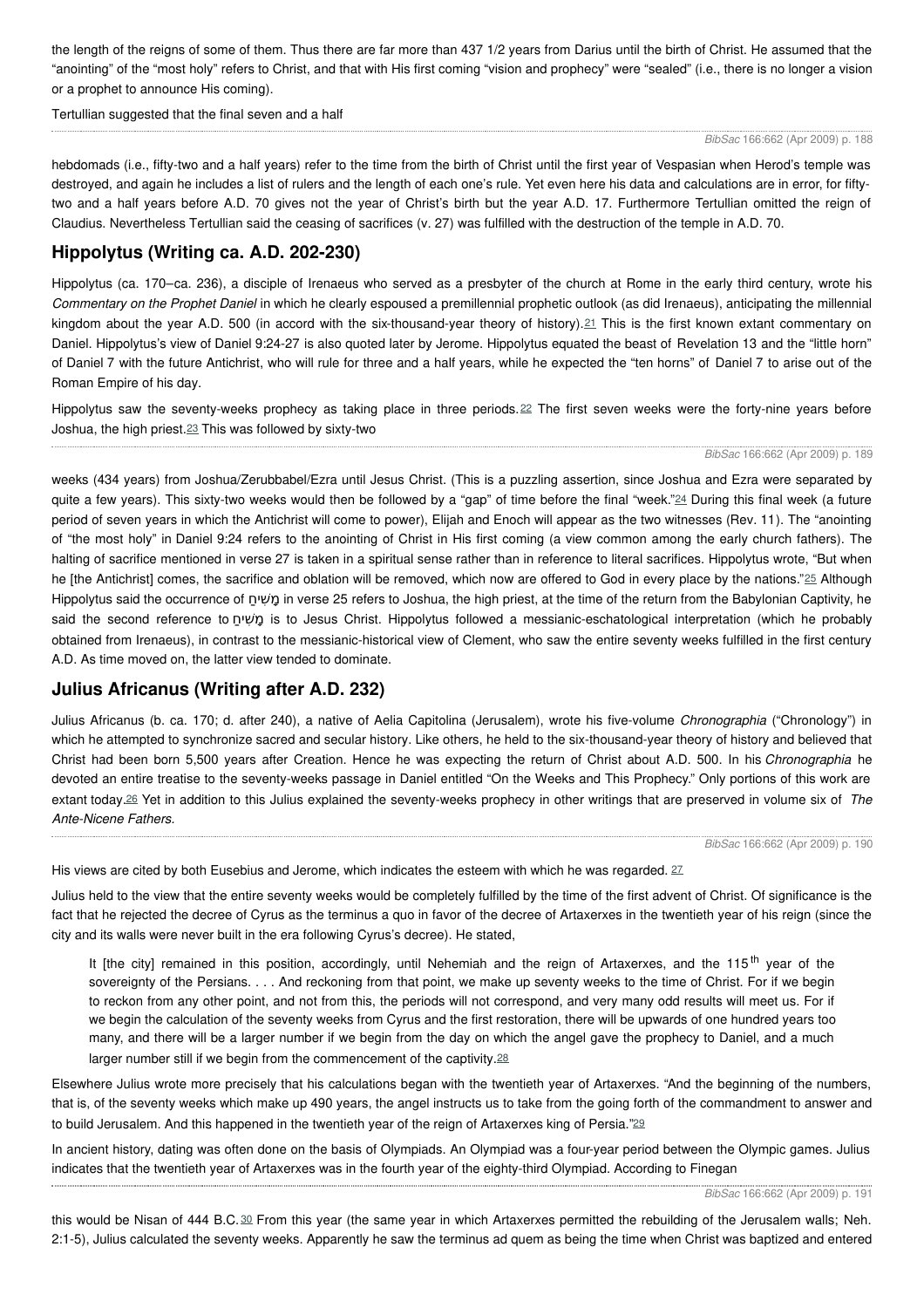<span id="page-3-0"></span>into His public ministry, because he based his calculations on Luke 3:1, which mentions the fifteenth year of the reign of Tiberius Caesar. Thus Julius argued that there are seventy weeks of years from the decree of Artaxerxes (in his twentieth year) to the beginning of Christ's public ministry in Tiberius Caesar's fifteenth year.<sup>[31](#page-0-0)</sup> One must keep in mind, however, that Julius was not basing his dates on the modern Gregorian calendar but rather on Olympiads. Hence he took the twentieth year of Artaxerxes as the fourth year of the eighty-third Olympiad, and the fifteenth year of Tiberius Caesar as the second year of the 202nd Olympiad.<sup>[32](#page-0-0)</sup> According to Julius this results in a span of 475 years. He argued, however, that 490 years (seventy weeks) is equivalent to 475 years when viewed according to Hebrew numeration. The Jews, he said, reckoned a year as 354 days rather than 365 1/4 days. The former represents twelve months according to the moon's course, while the latter is based on the solar year. This amounts to a difference of 11 1/4 days per year but is eventually made up by the insertion of extra months at eight-year intervals. "Hence the Greeks and the Jews insert three intercalary months every eight

<span id="page-3-2"></span><span id="page-3-1"></span>*BibSac* 166:662 (Apr 2009) p. 192

years. For eight times 11 1/4 days makes up 3 months."[33](#page-0-0) Thus over a 475-year period, there would be over fifty-nine eight-year periods in which three months would be added, or close to fifteen years in all, and by this means Julius explains how 490 years by Hebrew numeration would be equivalent to nearly 475 solar years.

<span id="page-3-3"></span>This explanation of the seventy-weeks prophecy offered by Julius is unique among the church fathers. First, he was the first one to take the terminus a quo as the twentieth year of Artaxerxes.<sup>[34](#page-0-0)</sup> Second, he viewed the terminus ad quem as the fifteenth year of Tiberius, the beginning of Jesus' public ministry. His view, then, is clearly messianic-historical, and he does not attempt to relate the prophecy to the destruction of Jerusalem in A.D. 70 or suggest how the seventieth week in Daniel 9:27 relates to his view.

# **Origen (Writing after A.D. 215)**

<span id="page-3-4"></span>Although Origen (ca. 185–ca. 254) did not write a commentary on Daniel, he made many comments on Daniel in his various writings, particularly in volume 10 of his *Stromata* (which Jerome cited), and to a lesser extent in other writings, including *Tractate XXIV* from his commentary on Matthew 24, *De principiis*, *Contra Celsum*, and letters with Julius Africanus. He began to write after the age of thirty, that is, after A.D. 215.[35](#page-0-0) Origen is well known as a textual critic and author of the *Hexapla* and as successor to Clement as head of the Catechetical School in Alexandria. Also he is noted for his allegorizing of Scripture and his hermeneutical approach of a "triple meaning in Scripture."<sup>[36](#page-0-0)</sup>

#### <span id="page-3-8"></span><span id="page-3-6"></span><span id="page-3-5"></span>*BibSac* 166:662 (Apr 2009) p. 193

Origen said that Daniel's seventy-weeks prophecy was fulfilled in Christ. "The weeks of years, also, which the prophet Daniel had predicted, extending to the leadership of Christ, have been fulfilled."[37](#page-0-0) Although the details of his calculations are not known (or if he even attempted this), he apparently assumed that the seventy weeks began with Darius the Mede. Jerome (citing the *Stromata*) preserved Origen's opinion on this. "We must quite carefully ascertain the amount of time between the first year of Darius, the son of Ahasuerus, and the advent of Christ, and discover how many years were involved, and what events are said to have occurred during them. Then we must see whether we can fit these data in with the time of the Lord's coming."[38](#page-0-0)

<span id="page-3-9"></span><span id="page-3-7"></span>The fact that he regarded the reference to חַ שיִׁ מָ in Daniel 9:25 as Jesus Christ is evident from the following statement: "And according to Daniel, seventy weeks were fulfilled until (the coming of) Christ the Ruler."[39](#page-0-0) In *Contra Celsum* he wrote extensively about the future Antichrist, linking 2 Thessalonians 2 to Daniel 8 and Daniel 9:27. $40$  "What is stated by Paul in the words quoted from him, where he says, 'so that he sitteth in the temple of God, showing himself that he is God,' is in Daniel referred to in the following fashion: 'And on the temple shall be the abomination of desolations, and at the end of the time an end shall be put to the desolation.'  $"41$  $"41$ 

<span id="page-3-12"></span><span id="page-3-11"></span>Knowles, based on the work of Klostermann, claims that Origen espoused a variant interpretation of the "weeks" in his commentary on Matthew, [42](#page-0-0) in which Origen based his calculations on "weeks of decades" rather than "weeks of years." According to Knowles, Origen held to 4,900 years from Adam to the end of the last week.[43](#page-0-0) Origen also espoused extensive allegorical interpretations of the details. For example he wrote that "the going forth of a

#### <span id="page-3-10"></span>*BibSac* 166:662 (Apr 2009) p. 194

word to restore" refers to God's command at Creation, and "to restore and rebuild Jerusalem" refers to Christ's coming. Origen said חַ שיִׁ מָ in Daniel 9:25 refers to Christ, but in verse 26 it refers to the high priesthood (the "cutting off" of which was seen in the termination of the Hasmonean line by Herod the Great). Origen took the final week (for him, seventy years) as extending from the Day of Pentecost forward seventy years. The "middle of the week" for Origen was represented by the destruction of the temple and the city, and the "prince who is to come" was the Jewish king of that time (apparently Agrippa II). Hence there seems to be a discrepancy between how Origen handled the seventy-weeks prophecy in his *Stromata* and in his commentary on Matthew. Possibly he changed his opinion at some point, but no one can be sure.

### **Eusebius (Writing ca. A.D. 314-318)**

The church historian Eusebius Pamphili (ca. 260–ca. 340) gave an extended discussion of Daniel 9:20-27 in his *Demonstratio evangelica* (book 8, chap. 2), a work in which he sought to prove Christianity by means of the Old Testament. In addition Jerome in his commentary on Daniel gave a lengthy summary of Eusebius, even pointing out that Eusebius held two different views on the seventy weeks.

<span id="page-3-13"></span>In Eusebius's first view he focused on the seven and sixty-two weeks mentioned in Daniel 9:25. Together they represent 483 years, extending, Eusebius said, from the reign of Cyrus to the time Judea became subject to Rome in the first century B.C. The term חַ שיִׁ מָ in verse 25 does not refer to Jesus Christ or any other individual. Instead it refers to "the roll of high priests who governed the people after . . . the prophecy and the return from Babylon, whom Scripture commonly calls Christs."[44](#page-0-0) Each of these high priests is called "Christ the governor," that is, each priest was both high priest (an "anointed one"), and also one who governed the people (since there was no king during this period).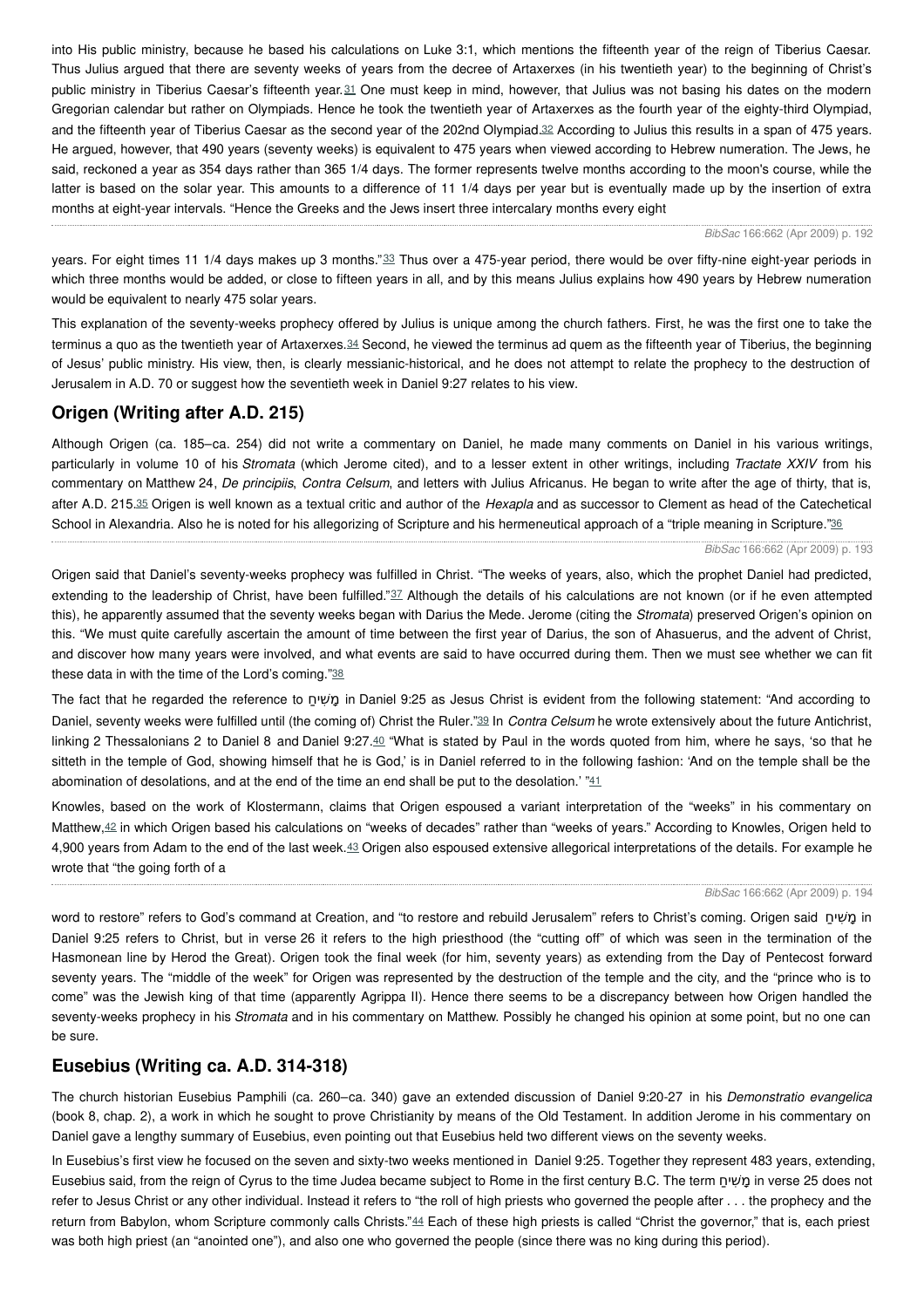Eusebius said the first seven weeks of years represent the time from the first year of Cyrus until the completion of the temple in the sixth year of the reign of the Persian king Darius. Yet the "first year of Cyrus" was not 539 B.C. when he conquered Babylon; his first year was approximately 559 B.C. when he became "king of Anshan" at the time of the death of his father Cambyses. Of course

#### <span id="page-4-0"></span>*BibSac* 166:662 (Apr 2009) p. 195

Eusebius did not specify a date in Gregorian calendar terms, but he apparently regarded the time between 559 B.C. and the sixth year of Darius as being forty-six years on the basis of the statement by the Jews in John 2:20. (Eusebius was obviously confused at this point, since John 2:20 refers to Herod's temple, not to the temple built in the sixth century B.C.) To this figure of forty-six years Eusebius added three years, based on a statement by Josephus that three more years were spent in completing the surrounding outside buildings, the sum of which is forty-nine years, that is, seven weeks of years. The sixty-two weeks (434 more years) are reckoned from Darius's sixth year, and these ran until Judea was subdued by Rome. The last of the "Christ governors" was Alexander Jannaeus, high priest from 103 to 76 B.C.[45](#page-0-0) When Jannaeus died, the role of ruler passed to his wife, Salome Alexandra, the queen regnant, while the high priesthood passed to his son, John Hyrcanus II. Thus when Alexander died in 76 B.C., the nation entered a time of greater uncertainty, and in the midst of this the Roman general Pompey captured for Rome the regions of Syria and Judea, which Eusebius dated in the first year of the 179th Olympiad (July 1, 64 B.C.– June 30, 63 B.C.).<sup>[46](#page-0-0)</sup> According to Eusebius the sixty-two weeks of years came to their conclusion in the aftermath of Alexander Jannaeus when Pompey seized Judea for Rome. Eusebius's calculations are not precise but "close," for by modern reckoning there are nearly 434 years (sixty-two weeks) from the sixth year of Darius until the death of Alexander Jannaeus in 76 B.C. (more precisely about 440 years).

<span id="page-4-1"></span>In his *Demonstratio evangelica* Eusebius acknowledged that a slightly different view also has merit. In this case rather than beginning the first seven weeks with Cyrus, one could begin with the completion of the temple under the Persian king Darius and calculate sixty-nine weeks of years from that time. Eusebius began with the second year of Darius, which he equated with the sixty-sixth Olympiad (Finegan dates the first year of that Olympiad as July 1, 516 B.C.–June 30, 515 B.C.).[47](#page-0-0) Eusebius said the sixty-nine weeks concluded in the days of King Herod and the Roman emperor Augustus, using the date of the 186th Olympiad (36-32 B.C., according

<span id="page-4-2"></span>*BibSac* 166:662 (Apr 2009) p. 196

<span id="page-4-3"></span>to Finegan).[48](#page-0-0) According to Daniel 9:26 the last of the "high priest-governors" was removed after the sixty-two weeks, and this was fulfilled in the death of John Hyrcanus II, who was murdered by Herod in 30 B.C. Regarding the destruction of the city and sanctuary, Eusebius saw this as fulfilled in a metaphorical sense with Herod the Great and then literally by the Romans in A.D. 70.

Eusebius regarded the covenant in the seventieth week as the New Covenant inaugurated by Jesus Christ, and hence the first half of the week was the three and a half years of His public ministry. On His death the veil in the temple was rent in two and the sacrifices were removed (i.e., from God's point of view they were no longer viewed as valid). The second half of the week was supposedly fulfilled in Jesus' postresurrection period. Eusebius said the "abomination" in Daniel 9:27 was fulfilled when Pilate brought the images of Caesar into the temple by night.[49](#page-0-0)

## <span id="page-4-4"></span>**Apollinaris of Laodicea (Writing ca. A.D. 360)**

Apollinaris (ca. 310–ca. 390) was bishop of Laodicea in Syria. Virtually nothing remains of his writings, yet his view on Daniel 9:24-27 is retained in Jerome's commentary on Daniel. For Apollinaris the seventy weeks were sequential and uninterrupted, and hence there was no gap between the sixty-ninth and seventieth weeks. Yet he also believed that the seventieth week would occur at the end of the world. The novelty of his view, then, was that the seventy weeks supposedly defined the time between the two advents of Christ, and hence he was expecting the return of Christ within a hundred years of the time he wrote. He said that in the seventieth week the Antichrist would be manifested, and apparently he anticipated that the Antichrist would literally enter the temple

<span id="page-4-7"></span>*BibSac* 166:662 (Apr 2009) p. 197

(2 Thess. 2) and issue a decree outlawing the offering of sacrifices.

## **Julius Hilarianus (Writing ca. A.D. 397)**

<span id="page-4-5"></span>Hilarianus was a Latin chiliast who wrote an important treatise entitled *Chronologia sive Libellus de Mundi Duratione*. In this he attempted to count 5,530 years from Creation to the passion of Christ, and (holding to the six-thousand-year theory) he believed that the millennium would begin about A.D. 498. Nevertheless according to Knowles, Hilarianus was "the first patristic writer to adopt a non-Messianic interpretation of the Seventy Weeks."[50](#page-0-0) Hilarianus espoused that the seventy weeks extended from the first year of Darius to the end of the reign of Antiochus IV Epiphanes in the early second century B.C. "The reference in vs. 25 to 'the anointed one the prince' is interpreted as a reference to Zerubbabel who was the leader of the first return of the Jews. The last week covers the seven years from the 141st to the 148th year of the Greek rule in Judaea. The event that marks the middle of the week is the pollution of the temple by Antiochus which introduced the abomination of desolation in the form of heathen images in the temple. In this fashion, then, does Hilarianus set the example for the non-Messianic construction of the Seventy Weeks of Daniel."[51](#page-0-0)

<span id="page-4-6"></span>In advocating this Maccabean view, however, Hilarianus is essentially alone among early church fathers, as virtually all others took some kind of messianic view of the passage.

## **Jerome (Writing A.D. 407)**

Jerome (ca. 347–ca. 419) was one of the most noteworthy biblical scholars of the early church, well known as the primary translator and editor of the Latin Vulgate. In A.D. 407 he wrote a significant commentary on the Book of Daniel.[52](#page-0-0) In his discussion of 9:24-27, he declined to offer an interpretation of his own and was content to quote from or summarize the positions of several earlier church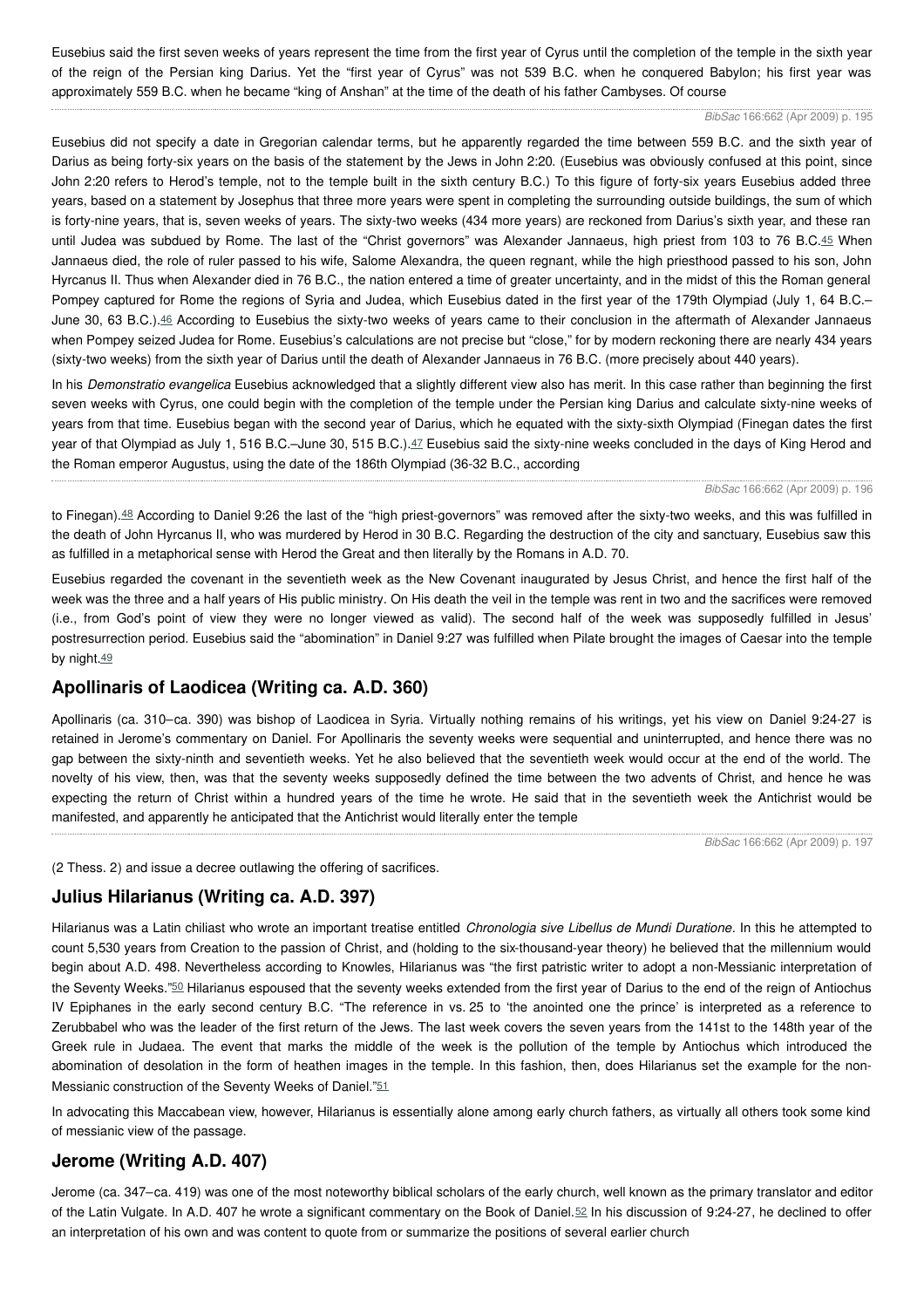fathers (Julius, Eusebius, Hippolytus, Apollinaris of Laodicea, Clement, Origen, and Tertullian).

### **Augustine (Writing between A.D. 407 and 430)**

<span id="page-5-0"></span>In his 199th Epistle, Augustine (A.D. 354-430) responded to a question by one Hesychius about the seventy-weeks prophecy. "All of the prophecy of the Seventy Weeks was fulfilled at Christ's first advent; therefore, it is not to be expected that the events will occur again at the second advent."<sup>[53](#page-0-0)</sup> As prolific a writer as Augustine was, he had little to say about this prophecy, but he did commend Jerome's commentary on Daniel.

### **Conclusion**

Not until rather late—with Irenaeus about A.D. 180—is the first substantial discussion of Daniel's seventy-weeks prophecy recorded. Surprisingly Justin Martyr in his *Dialogue with Trypho the Jew* (mid-second century A.D.) made no mention of it, whereas for many of the early church fathers this was regarded as a primary apologetic argument against Jewish unbelief. Also one must keep in mind that the early church fathers had limited access to accurate chronological information and understandably could not always correctly calculate the time periods. And sometimes they confused certain historical figures (e.g., Darius the Persian king for Darius the Mede).

Yet from the literature that is available some vital conclusions can be drawn. All the early church fathers, along with Jewish scholars, interpreted each "week" as a period of seven years and applied this quite literally (though Origen took the final week as seventy years, i.e., a week of decades rather than years). Significantly, of the eleven early church fathers surveyed in this study all but one of them held to some form of messianic interpretation of Daniel's prophecy (the lone exception being Hilarianus who held to a fulfillment in the time of Antiochus IV Epiphanes in the second century B.C.). Virtually all these saw the first sixty-nine weeks, if not the entire seventy weeks, as fulfilled at Christ's first advent (the exceptions being Hilarianus and Apollinaris, the latter viewing the seventy weeks as the time between the two advents of Christ). One of the other common points of agreement is that the "most holy" in Daniel 9:24 refers to Jesus Christ.

#### *BibSac* 166:662 (Apr 2009) p. 199

Though most early church fathers took a messianic view of the seventy-weeks prophecy, they tended to favor a messianic-historical position, meaning that the entire seventy weeks was fulfilled at some point in the first century A.D. Only a few opted for a messianic/eschatological position in which the seventy weeks would not be completed until some future point beyond the first century, such as the reign of Antichrist or the second advent of Christ. This latter position is found in Irenaeus, Hippolytus, and Apollinaris (all of whom were chiliasts). Related to this, Irenaeus and Hippolytus (along with Julius and Hilarianus) held to the six-thousand–year theory and expected the end of the age and the return of Christ about A.D. 500.

Despite their agreement about the messianic interpretation in general, they differed greatly in their interpretations of the details. Most of them saw the terminus a quo of the seventy weeks at some point in the sixth century B.C., either with Darius or Cyrus (some calculating on the basis of Cyrus's advent as king in 559 B.C. and others calculating from his conquest of Babylon in 539). As far as can be determined, the earliest church father to adopt a date in the fifth century B.C. was Julius Africanus, who opted for the twentieth year of Artaxerxes in 444 B.C. (a relevant point for most dispensational writers today). Others who followed him in this were Polychronius and Theodoret of Cyrus in the fifth century A.D. Julius's treatment of the seventy-weeks prophecy must have been held in high regard in the early church, as his view is the only one that is repeated by both Eusebius and Jerome.[54](#page-0-0)

<span id="page-5-1"></span>Regarding the two references to חַ שיִׁ מָ in Daniel 9:25 and 26, only rarely are these both understood as references to Jesus Christ. Eusebius in fact held that both refer to the line of high priests extending from the sixth to the first century B.C. Hippolytus said the one in verse 25 refers to Joshua the high priest at the time of the return from the Exile and the second one refers to Jesus. Origen, on the other hand, said the first one is Jesus and the second one is the high priesthood.

In their mathematical calculations very few church fathers identified the termination of the sixty-nine weeks with the death of Christ, as do most dispensationalists today. Several church fathers (Clement, Julius, Tertullian, and apparently Hippolytus) said the sixty-nine weeks terminated with the birth of Christ or at the

#### *BibSac* 166:662 (Apr 2009) p. 200

commencement of His public ministry. Only one, Julius, attempted to base his calculations on nonsolar years in light of Hebrew numeration and to adjust the total number of years accordingly (from 490 to 475).

Regarding the final week in Daniel 9:27, not all discussed the matter of the sacrifices. Of those who did, some took the sacrifices literally but others (e.g., Hippolytus) took them spiritually, that is, as spiritual sacrifices by believers. Of greater interest was how they saw the relationship of the seventieth week to the sixty-nine weeks. Few discuss whether a hiatus exists btween the sixty-ninth and seventieth weeks. Hippolytus, one of the few who did, viewed the final week eschatologically at the time when the Antichrist will reign. For Clement, the hiatus was in A.D. 70 when Jerusalem and the temple were destroyed. Some church fathers understood that the one making the covenant in verse 27 is Christ (with the New Covenant for the church), but many (e.g., Irenaeus) associated verse 27 with the Antichrist (a dominant theme for many early church fathers) and related this verse to Daniel 7, Daniel 8, 2 Thessalonians 2, and Revelation 13.

Thus there was a strong consensus among the early church fathers (a near unanimous position, in fact) that Daniel's seventy-weeks prophecy was fulfilled in Christ, that is, they held a generally messianic interpretation of the passage. On the other hand they varied greatly in how they understood the details and how they based their calculations. As stated earlier, the second article in this series will discuss messianic and nonmessianic views of Daniel's seventy-weeks prophecy.

[1](#page-0-1)J. A. Montgomery, *A Critical and Exegetical Commentary on the Book of Daniel,* International Critical Commentary (Edinburgh: Clark, 1927),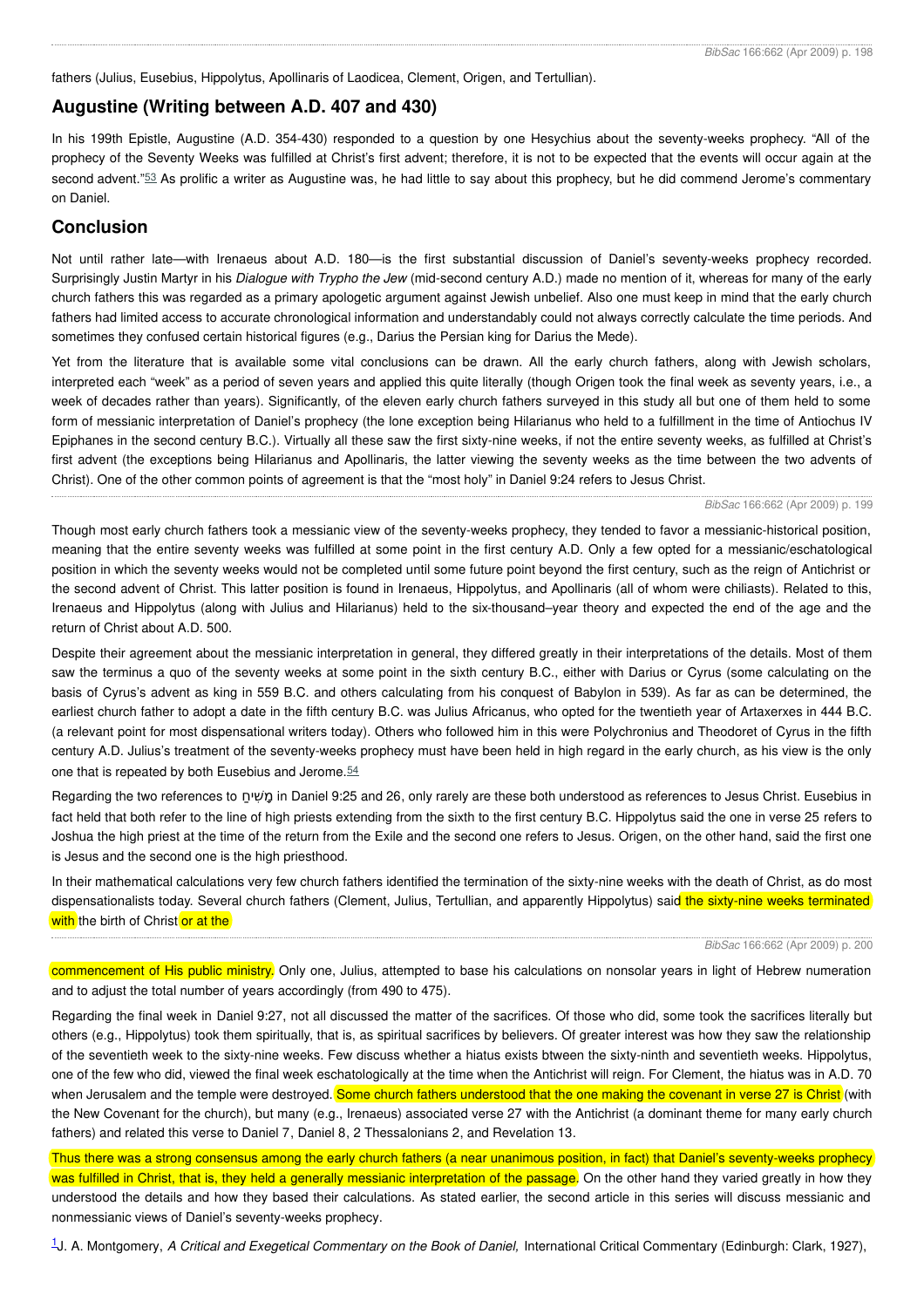400-401.

[2](#page-0-2)Commendable treatments of the seventy-weeks prophecy from a premillennial perspective include Leon Wood, *A Commentary on Daniel* (Grand Rapids: Zondervan, 1973); Gleason Archer, "Daniel," in *The Expositor's Bible Commentary,* vol. 7 (Grand Rapids: Zondervan, 1985), 3-157; and Stephen Miller, *Daniel*, New American Commentary (Nashville: Broadman & Holman, 1994). They each take the terminus a quo as the decree of Artaxerxes to Ezra in 458-457 B.C. Other premillennial commentators prefer to take the terminus a quo as the decree of Artaxerxes to Nehemiah in 444 B.C. They include John F. Walvoord, *Daniel:The Key to Prophetic Revelation* (Chicago: Moody, 1971) and J. Dwight Pentecost, "Daniel," in *The Bible Knowledge Commentary, Old Testament,* ed. John F. Walvoord and Roy B. Zuck (Wheaton, IL: Victor, 1985; reprint, Colorado Springs: Cook, 1996). This latter position is also ably defended by Paul Feinberg, "An Exegetical and Theological Study of Daniel 9:24-27," in *Tradition and Testament*, ed. John S. Feinberg and Paul D. Feinberg (Chicago: Moody, 1981), 189- 220; and Harold H. Hoehner, "Chronological Aspects of the Life of Christ; Part VI: Daniel's Seventy Weeks and New Testament Chronology," *Bibliotheca Sacra* 132 (January–March 1975): 47-65.

[3](#page-0-3)Eleven early church fathers are discussed in this aticle because of their influence or because of the extent of their comments on Daniel 9:24- 27. Other figures are not included in this study because their comments were too brief or because they wrote later. Several of the latter are briefly highlighted by Otto Zöckler in his helpful appendix on the history of the exposition of this passage ("Daniel," in *Ezekiel, Daniel and the Minor Prophets*, trans. and ed. James Strong, vol. 7 in *Lange's Commentary on the Holy Scriptures* [New York: Scribner's, 1870; reprint, Grand Rapids: Zondervan, 1960], 207). An important work not included in this study is the commentary on Daniel by Theodoret of Cyrus (Syria), written about A.D. 433 (*Theodoret: Commentary on Daniel*, trans. Robert C. Hill [Atlanta: SBL, 2006]).

[4](#page-0-4)*The Epistle of Barnabas*, chapter 4, in *The Ante-Nicene Fathers*, vol. 1, ed. Alexander Roberts and James Donaldson (Edinburgh, 1867; reprint, Grand Rapids: Eerdmans, 1981), 138. The reference is vague and seems to conflate Daniel 9:27 with Haggai 2:10. Yet it does seem to reflect Daniel 9:27: "when the week is completed, the temple of God shall be built in glory in the name of the Lord." Nevertheless it does not indicate any kind of chronological outworking of the seventy weeks.

[5](#page-0-5)For a more complete discussion of the evidence see Roger Beckwith, " Daniel 9 and the Date of Messiah's Coming in Essene, Hellenistic, Pharisaic, Zealot and Early Christian Computation," *Revue de Qumran* 10 (December 1981): 521-42.

[6](#page-0-6) Ibid., 523, 525. See also Roger Beckwith, "The Significance of the Calendar for Interpreting Essene Chronology and Eschatology," *Revue de Qumran* 10 (May 1980): 167-202.

[7](#page-0-7)On the beginning of the Seleucid era according to the Babylonian calendar see Jack Finegan, *Handbook of Biblical Chronology*, rev. ed. (Peabody, MA: Hendrickson, 1998), 103.

[8](#page-0-8)See Beckwith, "Daniel 9 and the Date of Messiah's Coming," 528-29.

[9](#page-0-9)Although Josephus's comments are somewhat vague, this seems to be the most sensible interpretation of his remarks. See especially *The Jewish Wars* 4.5.2 (318, 323) and 6.2.1 (109-10), in *The Works of Josephus*, trans. William Whiston (Peabody, MA: Hendrickson, 1987). For further discussion see William Adler, "The Apocalyptic Survey of History Adapted by Christians: Daniel's Prophecy of Seventy Weeks," in *The Jewish Apocalyptic Heritage in Early Christianity*, ed. James C. VanderKam and William Adler (Minneapolis: Fortress, 1996), 210-16; Beckwith, "Daniel 9 and the Date of Messiah's Coming," 532-36; F. F. Bruce, "Josephus and Daniel," *Annual of the Swedish Theological Institute* 4 (1965): 148-62; and Geza Vermes, "Josephus' Treatment of the Book of Daniel," *Journal of Jewish Studies* 42 (1991): 149-66.

 $10$ Beckwith, "Daniel 9 and the Date of Messiah's Coming," 536.

[11](#page-1-0)*Seder Olam Rabbah*, chap. 28. See Heinrich Guggenheimer, *Seder Olam: The Rabbinic View of Biblical Chronology* (Lanham, MD: Jason Aronson, 1998), 240-46.

[12](#page-1-1)For a survey of classical rabbinic interpretations of Daniel 9:24-27 see Hersh Goldwurm, *Daniel: A New Translation with a Commentary Anthologized from Talmudic, Midrashic and Rabbinic Sources,* 2nd ed. (Brooklyn, NY: Mesorah, 1980), 259-67. Jewish commentators tended to interpret the cutting off of the חַ שיִׁ מָ in Daniel 9:26 in one of three ways: (1) the cessation of the sacrifices offered by the *anointed* priesthood; (2) the death of King Agrippa II, who ruled Judah at the time of the temple's destruction; and (3) the death of the high priest, Ananus, at the time of the Jewish revolt leading up to A.D. 70.

[13](#page-1-2) Irenaeus, *Against Heresies*, in *The Ante-Nicene Fathers*, 1:554.

[14](#page-1-3)Clement, *Stromata*, in *The Ante-Nicene Fathers*, vol. 2, ed. Alexander Roberts and James Donaldson (Edinburgh, 1867; reprint, Grand Rapids: Eerdmans, 1981), 329. In the Septuagint "Esdras" (a Greco-Latin variation of the name Ezra) refers to the books of Ezra and Nehemiah.

[15](#page-1-4)Adler, "The Apocalyptic Survey of History," 225. Irenaeus, writing earlier than Clement, did link Daniel's seventieth week to the time of Antichrist, but he did not fix the terminus ad quem of the seventy weeks with the A.D. 70 events.

[16](#page-1-5)*Jerome's Commentary on Daniel*, trans. Gleason L. Archer Jr. (Grand Rapids: Baker, 1958), 105.

[17](#page-1-6)See Tertullian, *Against the Jews*, in *The Ante-Nicene Fathers*, vol. 3, ed. Alexander Roberts, James Donaldson, and A. Cleveland Coxe (Edinburgh, 1867; reprint, Grand Rapids: Eerdmans, 1981).

[18](#page-1-7)For further analysis of Tertullian see Geoffrey D. Dunn, "Tertullian and Daniel 9:24-27: A Patristic Interpretation of a Prophetic Time-frame," *Zeitschrift für antikes Christentum* 6 (2002): 330-44; and Geoffrey D. Dunn, *Tertullian* (New York: Routledge, 2004).

<sup>[19](#page-1-8)</sup>It is not known if this view was original with Tertullian or if this was suggested to him by others. It could have possibly come from Jewish sources, for a similar view is found in some Jewish commentators, including Rashi himself (Goldwurm, *Daniel,* 262-63).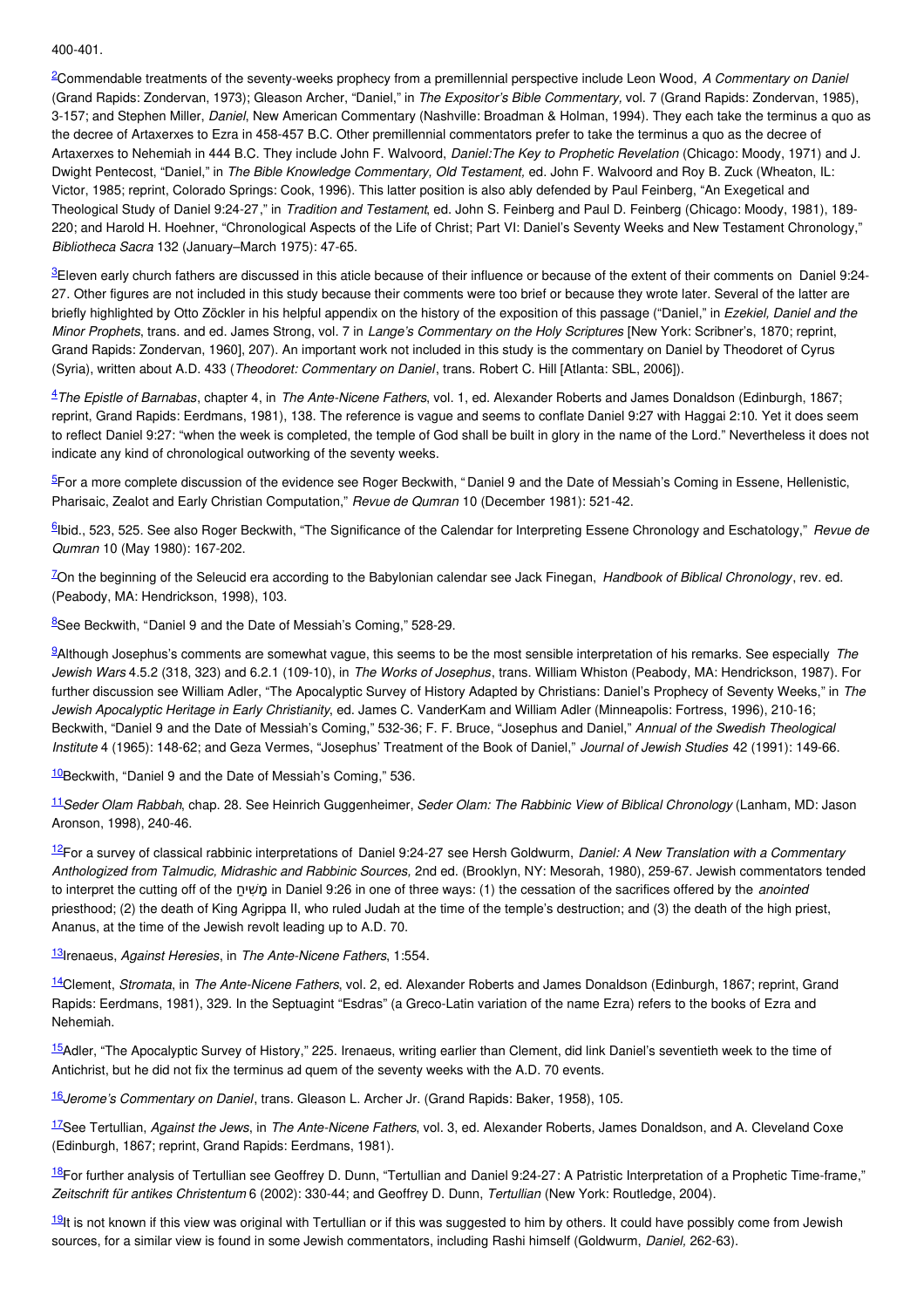[20](#page-1-9)The term "hebdomad" is taken from the Greek term used by Theodotion, namely, ἑβδομάδες from the root ἑβδομάς ("week"). This term was used in the Septuagint of Leviticus 25:8 to indicate a seven-year period. The Hebrew has "seven sabbaths of years," meaning forty-nine years.

[21](#page-2-0)The dating of Hippolytus's *Commentary* is uncertain. L. E. Knowles believes it was written about A.D. 202 ("The Interpretations of the Seventy Weeks of Daniel in the Early Fathers," *Westminster Theological Journal* 7 [May 1945]: 139), though Wilbur M. Smith dates it around A.D. 230 ("Introduction" in *Jerome's Commentary on Daniel*, 5). Since Christ was believed to have been born in the year 5500 from Adam, there remained five hundred years until the end of the age, the appearance of the Antichrist, and the establishment of Jesus' kingdom. The idea of 5,500 years from Creation until Christ was an allegorical interpretation, this figure being the sum of the dimensions of the Ark of the Covenant (i.e., five and a half cubits), with Christ being the "true Ark."

[22](#page-2-1)Hippolytus, "Exegetical on Daniel; Part 2," in *The Extant Works and Fragments of Hippolytus*, in *The Ante-Nicene Fathers*, vol. 5, ed. Alexander Roberts, James Donaldson, and A. Cleveland Coxe (Edinburgh, 1867; reprint, Grand Rapids: Eerdmans, 1981). See also Georg N. Bonwetsch and Hans Achelis, eds., *Hippolytus' Commentary to Daniel* (Leipzig: Hinrichs, 1897); and Hippolytus, *Commentaire sur Daniel*, ed. and trans. M. Lefèvrre and G. Bardy (Paris: Cerf, 1947).

<sup>[23](#page-2-2)</sup>According to Hippolytus, Daniel prophesied in the twenty-first year of the captivity, and there were "seven weeks" (i.e., forty-nine years) remaining in the captivity. The twenty-one plus forty-nine added up to the seventy years of captivity.

[24](#page-2-3)Hippolytus, *Commentary on the Prophet Daniel* 2.22.

<u><sup>[25](#page-2-4)</sup>lbid.</u>

[26](#page-2-5)See A. A. Mosshammer, ed., *Georgii Syncelli Ecloga Chronographica* (Leipzig: Tübner, 1984), 393.23-24. Portions of Africanus's views are also preserved in Eusebius, *Demonstratio Evangelica*, trans. W. J. Ferar (London: SPCK, 1920), book 8, chap. 2; and Jerome's *Commentary on Daniel.*

<sup>[27](#page-2-6)</sup>William Adler and Paul Tuffin suggest the possibility that Africanus may have abandoned his theory about the "lunar years" of Daniel's prophecy (The Chronography of George Synkellos: A Byzantine Chronicle of Universal History from the Creation [Oxford: Oxford University Press, 2002]). They state, "See e.g., the *Chron. Pasch*. 307.15-308.9, which ascribes to Africanus a completely different analysis of the 70 year-weeks. According to this interpretation, the first 69 years of the prophecy extended from Ol. 81.4 (AM 5048) up to 14 Tiberius (Ol. 202.1 = AM 5530). The final year-week of the prophecy extended from 15 to 22 Tiberius" (ibid., 470 n. 3). *Chronicon Paschale* was a seventh-century Byzantine universal chronicle of the world. For a partial English translation see *Chronicon Paschale 284-628 A.D.,* trans. Michael Whitby and Mary Whitby (Liverpool: Liverpool University Press, 1989).

<sup>[28](#page-2-7)</sup> Julius Africanus, The Extant Fragments of the Five Books of the Chronography of Julius Africanus, in The Ante-Nicene Fathers, vol. 6, ed. Alexander Roberts and James Donaldson (Edinburgh, 1867; reprint, Grand Rapids: Eerdmans, 1989), 16.2.

<u><sup>[29](#page-2-8)</sup>lbid.,</u> 16.1.

[30](#page-2-9)Finegan, *Handbook of Biblical Chronology*, 92-98. Xerxes, the father of Artaxerxes, died shortly after December 17, 465 (S. H. Horn and L. H. Wood, "The Fifth-Century Jewish Calendar at Elephantine," *Journal of Near Eastern Studies* 13 [January 1954]: 9). Hence the accession year of Artaxerxes would be December 465 to Nisan 464 B.C. His first regnal year as king (according to the Persian system) would be Nisan 464 to Nisan 463, and his twentieth regnal year would then have begun in Nisan 444 B.C.

 $31$ The fifteenth year of Tiberius Caesar would be approximately A.D. 28-29, but there is some debate over this. See I. Howard Marshall, *Commentary on Luke*, New International Greek Testament Commentary (Grand Rapids: Eerdmans, 1978), 133. Most modern scholars reckon that Tiberius's reign began after the death of Augustus on August 19, A.D. 14 (Chris Scarre, *Chronicle of the Roman Emperors* [London: Thames and Hudson, 1995], 27).

[32](#page-3-1) In *TheAnte-Nicene Fathers* edition (based on a fragment found in Eusebius), Julius refers to the date of Tiberius's sixteenth year, which he gives as the second year of the 202nd Olympiad, but Jerome (in his quotation of Julius) gave it as Tiberius's fifteenth year (see *Jerome's Commentary on Daniel,* 97). Jerome claimed to have been quoting Julius Africanus "verbatim" (ibid., 95). So there is some confusion on whether Julius's calculations were reckoned to Tiberius's fifteenth or sixteenth year. In any case according to Finegan the second year of the 202nd Olympiad would be from July 1, A.D. 30, until June 30, A.D. 31 (*Handbook of Biblical Chronology,* 47). This does not correspond to the year commonly given for Tiberius's fifteenth year according to modern reckoning (see footnote 31). Finegan concludes that Jesus was baptized and began His public ministry in the fall of A.D. 29 (ibid., 342).

[33](#page-3-2)Julius Africanus, *The Extant Fragments of the Five Books of the Chronology of Julius Africanus,* 6:135.

[34](#page-3-3) One cannot know for sure how many followed Julius's view of the twentieth year of Artaxerxes for the terminus a quo. Zöckler reports that Polychronius (d. ca. A.D. 430) held a modified view of this. "Polychronius . . . reckons the first seven weeks from Darius Medus to the ninth year of Darius Hystaspia, when Zerubbabel's temple is said to have been completed, the sixty-two weeks from the twentieth year of Artaxerxes to the birth of Christ, and the final week from that date to Titus, while the death of Christ falls in its central point" ("Daniel," 207). Also Theodoret of Cyrus (ca. A.D. 433) took a similar view (see Robert C. Hill, trans. *Theodoret of Cyrus: Commentary on Daniel* [Atlanta: Society of Biblical Literature, 2006], 239-61). However, he counted the sixty-two weeks first and then the seven weeks, with the latter (fortynine years) leading up to the beginning of Christ's public ministry.

[35](#page-3-4)H. Crouzel, "Origen," in *Encyclopedia of the Early Church*, ed. Angelo Di Berardino, trans. Adrian Walford (Cambridge: James Clarke, 1992), 2:619.

**[36](#page-3-5)**Origen taught that Scripture has meanings corresponding to the divisions of his trichotomic anthropology: the corporeal or literal meaning,